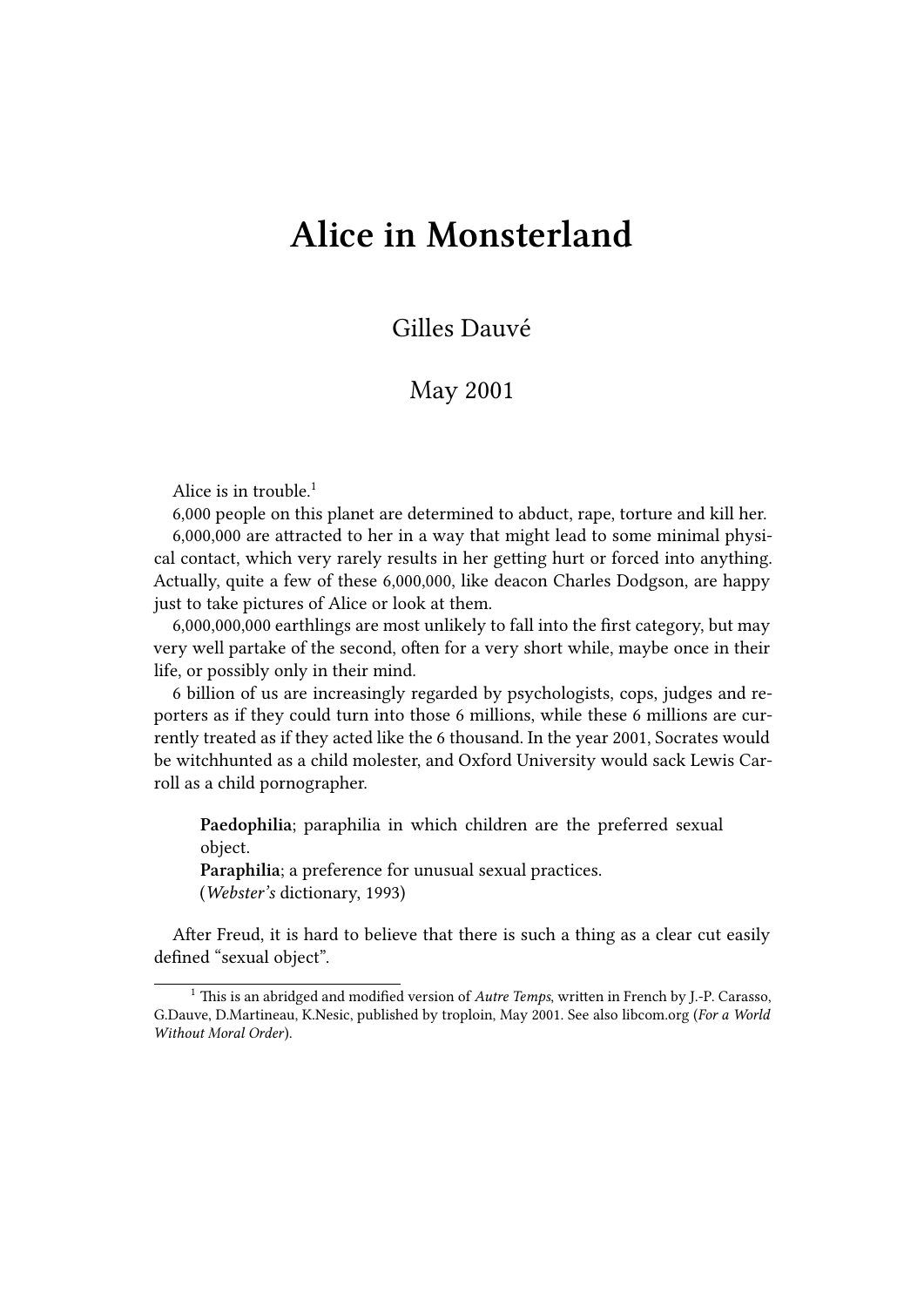It would be absurd to include Don Juan and Juliet's Romeo in the same category of "lovers". Whoever enjoys torturing cats is zoophobic, not zoophilic. A man like Dutroux in Belgium was raping and killing teenage girls and women. A man like Andre Gide would make love to young boys. Why amalgamate two utterly different types of behaviour in the same notion of "paedophilia"? Only Law and Order politicians call "drug addicts" both the hash smoker and the person who needs his fix twice a day. "Paedophilia" is just as intellectually relevant as "drug use". We're all paraphiliac.

Kids are indeed mistreated in this world, in more ways than one. Some are marked for life by a forced sexual encounter in their youth. Lots are scarred by their family (in whose protective-repressive womb most unwanted sex occurs).

Our world deals with sexual horror as with all others. It perpetuates those conditions that breed it, puts it into words and behind walls, acts as if we were safe, and moralizes us while waiting for it to re-emerge.

Nobody denies the existence of child sexuality any more: Freud can't be as easily suppressed as Reich. But this sexuality is turned into a fortress no one has access to. Can we imagine, as in *Brave New World*, a father, a mother, a teacher or a social worker discreetly closing the door behind which two boys, or two girls, or a boy and a girl both aged 12, would be engaged in some sex play? The *Sun* reader would smack the kids, the *Guardian* reader would gently lecture them, and the young ones would probably pay a visit to the psychologist's office. Children's right to their own sex life means prohibition. Adults legally reserve themselves one single right over sexuality between children: to ban it altogether. Better forbid a sex act than risk sex abuse, that's the logic.

The same logic would justify a strict regulation of adult sex relationships, which can involve violence. Let's see for a moment adult sex as child-adult sex is usually perceived, i.e. only in its villainous and bloody aspects. Then any male should regard himself as a potential Jack The Ripper, and any wife should fear to be penetrated against her will by her husband every night.

This civilization is incapable of addressing child-adult relationships.

"What we call a child today, is our regret for the loss of an immediate relation with the world, of a connection between the intimate and the exterior: when Otherness, be it a human being, a rotten leaf, a river going through a copse or a dead owl in the attic, appeared in such plenitude that it formed part of us and enveloped us. Childhood is our sorrow for having had to undo all this, and is also the means to take revenge: I love the child because he is my childhood, and hate him because he points to my vanished childhood."<sup>2</sup>

<sup>2</sup> C.Gallaz, *L'lnfini*, n.59, 1997.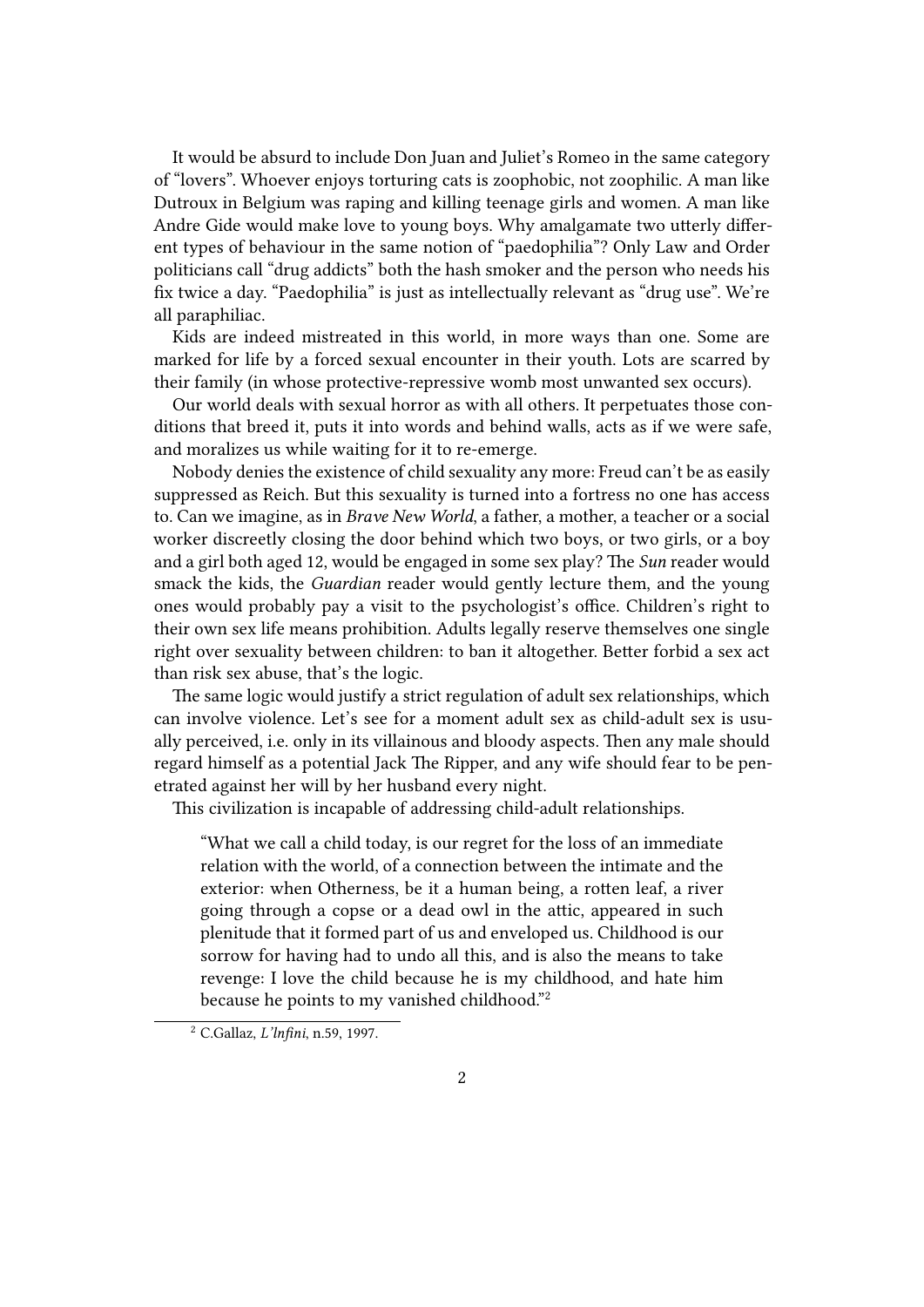We are neither born guilty nor innocent. There is no happy benevolent nature that would spontaneously choose altruism against selfishness, and cooperation against aggression. It is an illusion to suppose that human creatures are born good, then only perverted under the pressure of authority, class and State, until their underlying basic goodness is set free from the chains of repression. This vision merely takes as its starting point the original sin creed (whereby man is always inclined to ignore or enslave his neighbour, and only acts socially through the Law), and turns it upside down. Although the "optimistic" outlook is more palatable than its "pessimistic" counterpart, a human perspective has to supersede this symmetrical opposition.

Crime and violence cannot all be explained by the material and mental shackles of class. The freest society will never do away with the possibility of "anti-social" behaviour. But a *Gemeinwesen*, a being-together might reduce it to a minimum (whereas exploitation societies multiply it), and be able to live with it, to re-absorb most of it (whereas exploitation societies sweep it under the carpet). Communism might witness crimes, probably not the concept of the "criminal".

The question: What would become of child-adult relation in "communism"?, can only be answered by questioning the question. Marx opposed ideal Utopian plans (which often contained illuminating insights) with the *critique* of the existing social and mental order: critique of philosophy and Law, critique of the Jewish question, critique of economy…

Any present solution to the problem is wrong, because it is based on "child" and "adult" as they are currently defined. All we know is that a child is not a miniature adult. An insurmountable difference separates and binds them. The problem arises precisely because this distance gradually disappears as the child grows up, as it does not, for instance, between humans and animals.

What is to be done? Kids don't live on another planet. There is a child sexuality, and even mutual seduction between child and adult, but everything is not possible at every age. I talk to a baby who is still unable to reply in words: I don't read him *The Society of the Spectacle*.

As regards sex as well as other matters, "public debate" means nothing but us being presented with pressing issues waiting for their solutions: mad cows, work harassment, global warming, paedophilia, speculation, etc. Each of them contains an element of factual truth, set in such a way as to lead to a variety of answers all within the scope of what present society can understand and admit. The State usually proposes central control, and the left even more of it, albeit in democratic forms.

People like the writers of this text are regarded by reformers as impractical outof-the-worldists. Yet everyone has to be judged according to his own values: let's ask the realists about their own achievement. If we listen to a whole army of crim-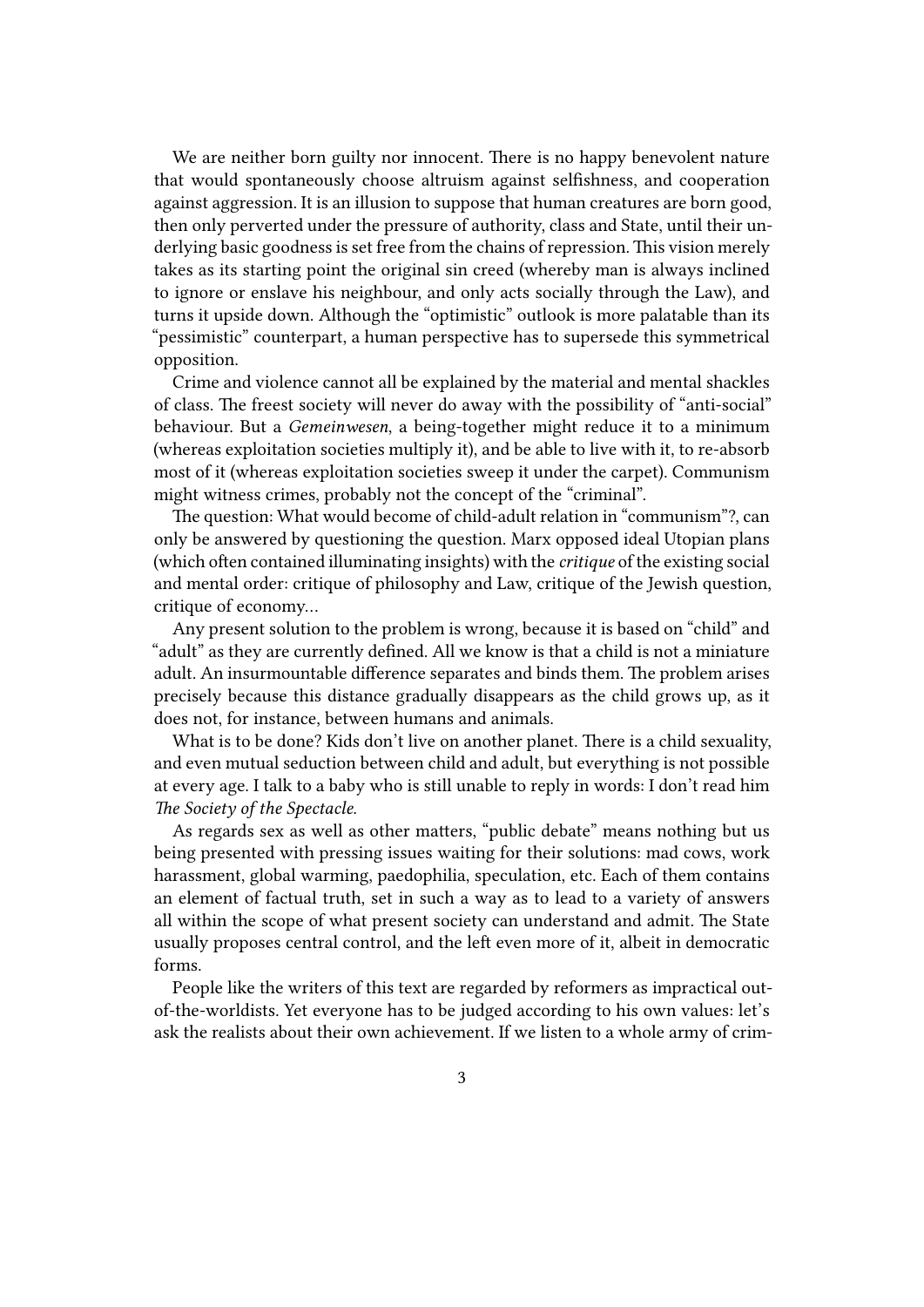inologists, sociologists and social workers, in spite of their dedicated efforts over several decades, what is known as paedophilia is reported to be on the increase. Couldn't it be that this society reinforces the evils it pretends to cure, and instead of solving them shifts them from one place to another? It regulates capital by developing State power and oligopoles that eventually lead to deeper crises. It gets rid of crime by putting more and more people in jails that breed criminals. It decreases pollution by new technologies that portend alternative disasters.

Let those who have a vested interest in the continuation of this world take part in such debates. We have no solution to what present society describes as its most pressing emergencies.

The paedophilia issue is as much a product of this world as any other. Childhood as we know it is a creation of modern times. Most traditional societies, for better or worse, thought of kids as young adults. Industrialization separated work from non-work, productive time from other social acts, and created a much more rigid division between the non-worker and the worker, leading to a growing differentiation between child and adult. (This was also the time when "retirement" came into existence.) Early industrialists used child labour inasmuch as they made profit out of cheap unskilled labour in general, women and children particularly. When kids ceased to be exploitable (partly under workers' pressure), society "discovered" childhood as a totally distinct moment in life, one that has to be socialized and systematically taught (whereas before only a minority got some schooling). Over a century later, consumer society "discovered" teenagehood as a specific phase requiring special attention, and of course mobilizing its own experts.

Classical revolutionary theory defines the proletarian as having no reserves and only possessing his offspring, his lineage (*proles*). If this is true, then one must view our age as that of mass proletarianization. Our contemporaries behave as if their kid was their prime concern, but in practice buy him a lot and ban the essential. He has a life of pocket money + compulsory schooling + no open sex. Isn't that close to treating him as if they own him? Unfortunately for the family balance, such a possession is proving more and more volatile. The set roles of the traditional family belong to the past. The age old patriarchal hierarchy is being gradually replaced by a direct submission of everyone, young or old, male or female, to capitalist logic.

Families are no longer meant to be an object of love (or hate, as Andre Gide asserted over a century ago), but are more simply lived with and, as a bestseller says, survived. Thanks to capital's "practical critique" of the family, women have been liberated from the role of housewife and become wage-earners. It's quite common for mother and father to be separated. The nuclear unit is on the wane, replaced by looser forms, such as the single mother living on welfare. Kids are now likely to be in creches or cared for by child minders.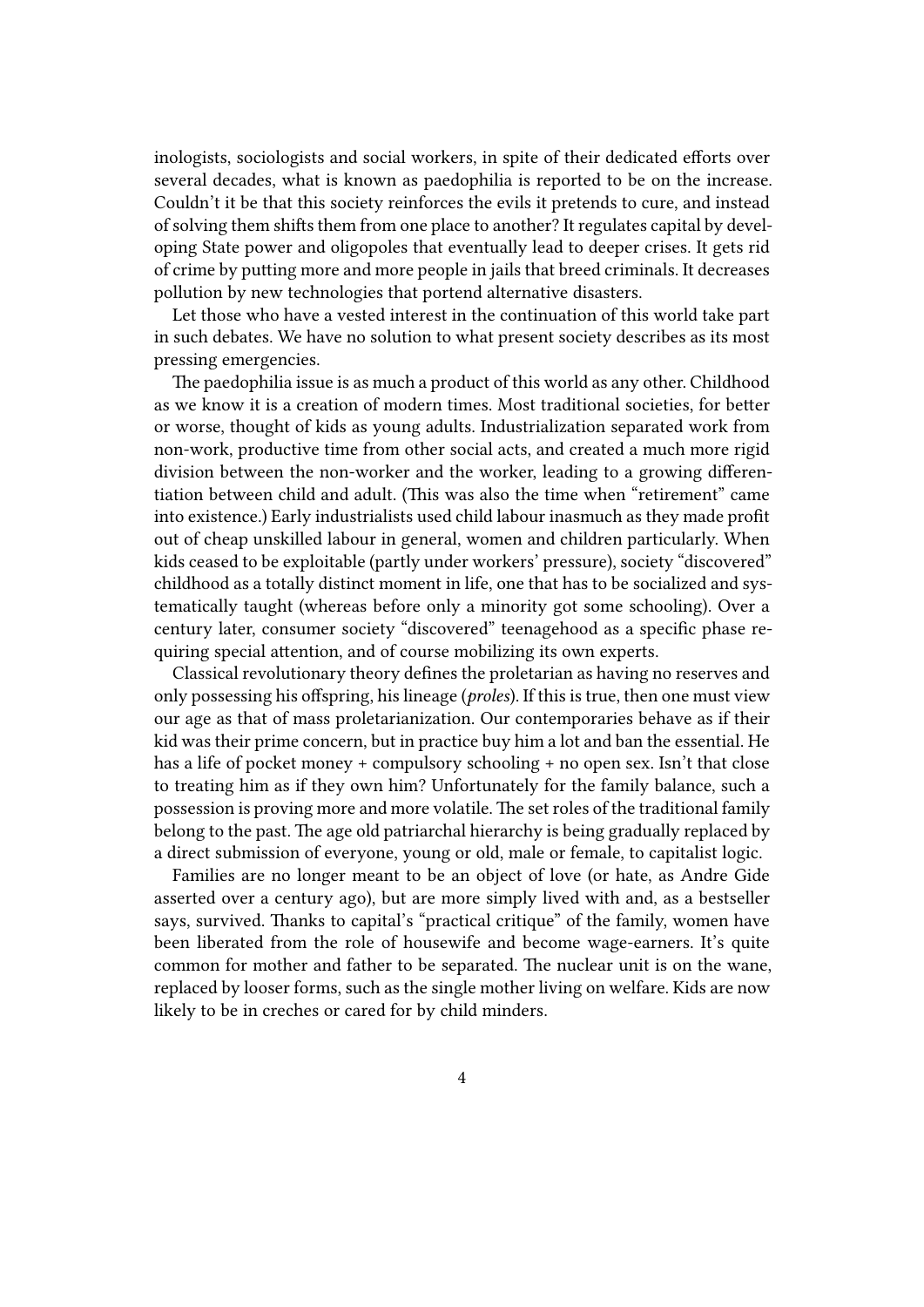This increased fragmentation has gradually turned experiments like the 60's and 70's communes into alternative life*styles*.

It also makes the child more isolated, fragile or volatile, often unmanageable: hence a new "social problem". Whether politicians talk of controlling violent youth gangs or protecting innocent children, the obsession is the same. A society that does not know how to relate to its kids shows it no longer believes in its own reproduction.

Children are only made sacred nowadays because too much is at stake there, especially in a world that is desecrating everything.

Intellectuals are fond of Marx's phrase on "the icy water of egotistical calculation" that drowns "the most heavenly ecstasies of religious fervour, of chivalrous enthusiasm, of Philistine sentimentalism". They love it because they think it only applies to what they don't believe in any more, because capitalism has already gone beyond it: the glory of dying on the battlefield for King and Country, the virtues of colonialism, or the Biblical father image. They fail to realize that the very same process applies to those most heavenly modern ecstasies, parental love for instance.

"The bourgeois claptrap about the family and education, about the hallowed correlation of parents and child, becomes all the more disgusting, as through modern industry, all the family ties among the proletarians are torn asunder, and their children transformed into mere articles of commerce and instruments of labour.

But you Communists would introduce community of women, screams the bourgeoisie in chorus.

The bourgeois sees his wife as a mere instrument of production. He hears that instruments of production are to be exploited in common, and, naturally, can come to no other conclusion than the lot of being common to all will likewise fall to the women.

He has not even a suspicion that the real point aimed at is to do away with the status of women as mere instruments of production." (*Communist Manifesto*)

153 years later, that situation has not ended: it's been extended to everyone. Aren't we all, man, woman, child, "instruments of production"? Most Western women are wage-earners. A 12 year old no longer walks into the spinning mill,

<sup>&</sup>lt;sup>3</sup> While Western good conscience denounces the exploitation of child labour in poor countries, US (and soon European and Japanese) primary school kids are taught how to buy, sell, get rich (in Monopoly money), compare their profits, etc. Certainly it's more pleasant for a 7 year old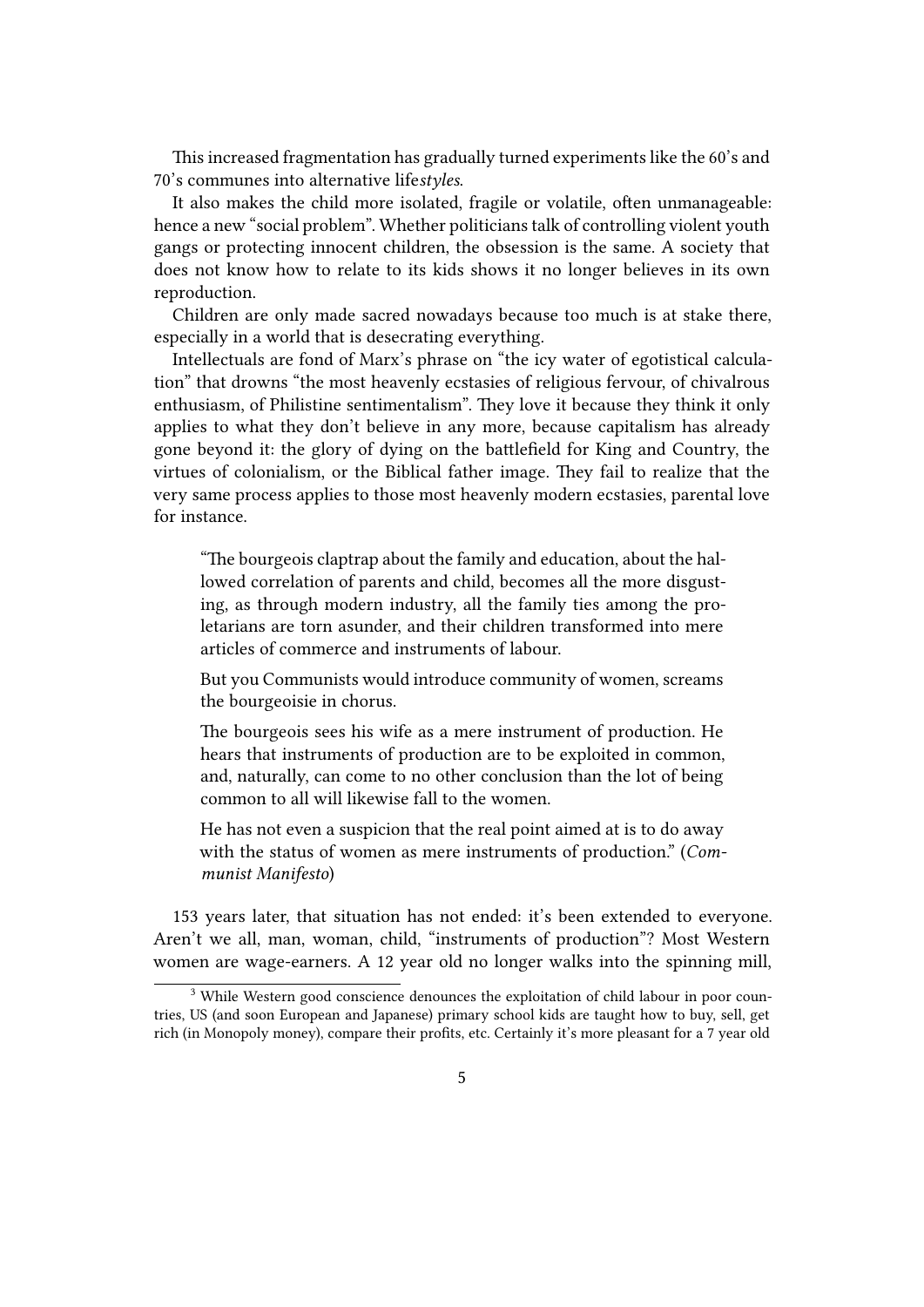but into a school that's more and more defined as a place to get a training to get a *job*. Sexual exploitation of kids is only the most visible and obnoxious form of their transformation into "mere articles of commerce".<sup>3</sup>

Well-wishers want to give the child the same rights as the adult (plus a few more): they draw the logical conclusion from the fact that children's situation reflects our general conditions of life — except it's worse for children.

As long as money rules, human beings will be bought and sold, there's no reason kids should escape this if they're marketable, and a whole host of remedies will only regulate the traffic: commodity with a human face.

Law never goes against the foundations of society. Some Greek philosophers refuted the existence of the gods; hardly any opposed slavery.

This society holds as a principle that sexual consent on the part of a child is not valid, because he can't know what he really wants and needs. But his needs and wants are considered valid when they concern his right to buy and enjoy. In the very same way as the customer is said to be always right, so the child is supposed to be. The child exists as a separate category which is a sad caricature of the adult. A boy or girl of 5 is increasingly treated like the rest of us capitalized human beings: he or she is a consumer, and is given rights, which are of course imposed as much as guaranteed.

One of the worst things that can be done to a human being is to treat him as if he existed only in order to be protected. Worse still, if his acts are banned in the name of his own freedom.

A child's rights are absolute as he is held irresponsible of anything. When society, i.e. the State grants him its complete protection, it deprives him of any autonomy. He's given every right, except the right to know what he wants, in other words the right that would give some content to all the other rights.

There's no better definition of that modern invention, childhood. A child stops being a child as he enters the age when he can be sent to prison.

Alice is in trouble, deep trouble.

boy or girl to learn to be a boss in Denver, than spend 60 hours a week in a Peshawar sweatshop. The problem is, one implies the other. The moral critique will never realize the world is *one*.